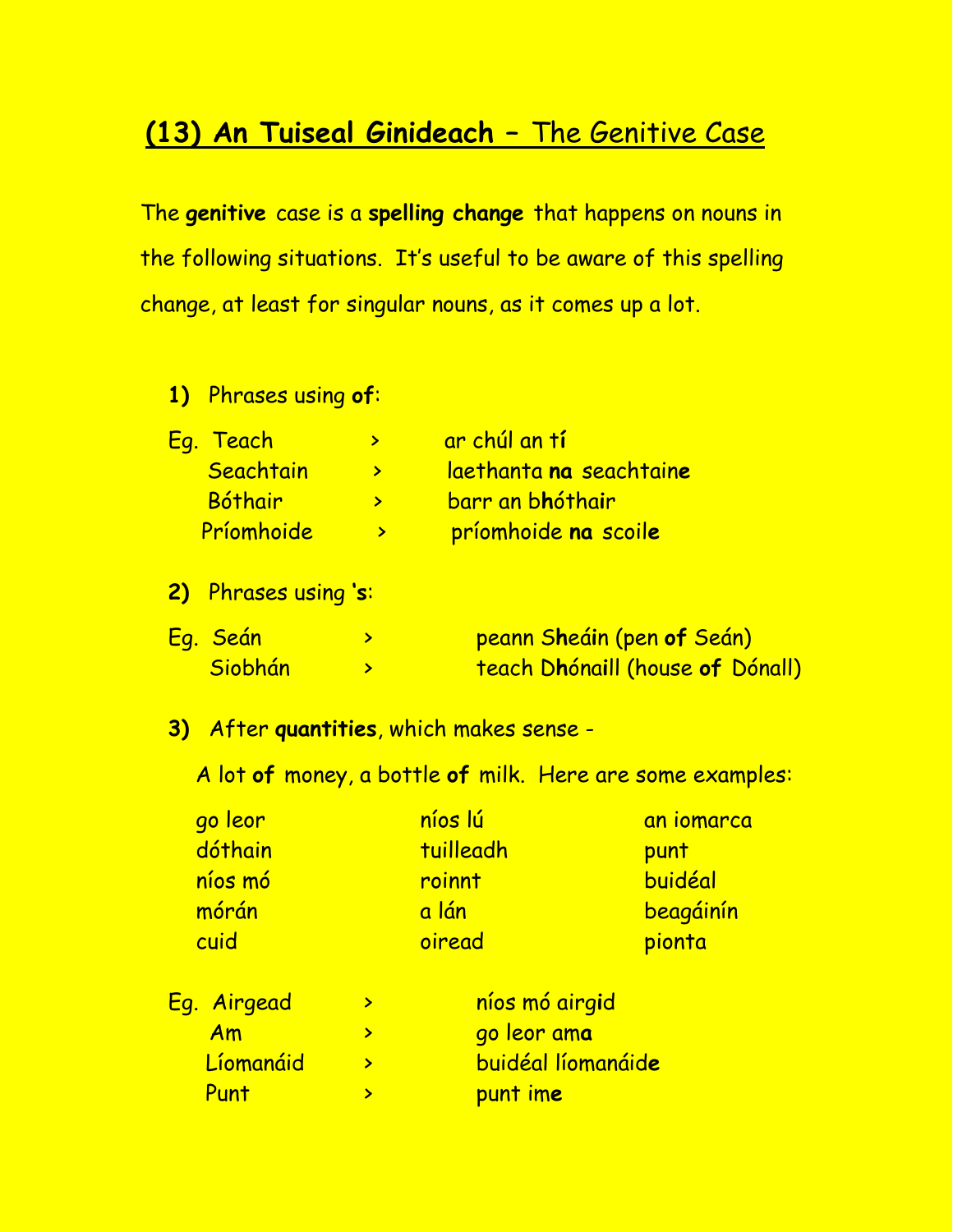**4)** After the verbal noun **ag…** (-ing):

| <u>Eg. Peil</u> | ag imirt peile        |
|-----------------|-----------------------|
| Leabhar         | ag léamh leabhair     |
| Ceol            | ag seinm ceoil        |
| Sráid           | ag scuabadh na sráide |

**5)** Where **two nouns** come together as **one**:

| <u>Eg. Clár</u> |        | teilifís | æ. | Clár teilifíse |
|-----------------|--------|----------|----|----------------|
| Siopa           | $\div$ | ceol     |    | Siopa ceoil    |
| Seomra +        |        | leaba    |    | Seomra leapa   |
| <u>Mála </u>    |        | scoil    |    | Mála scoile    |

**6)** After the following phrases:

| <u>in aghaidh</u> | timpeall       | i gceann                 |
|-------------------|----------------|--------------------------|
| ar feadh          | trasna         | fá choinne               |
| ar fud            | chun           | cois                     |
| ar son            | <i>i</i> measc | <i>i</i> ndiaidh         |
| de réir           | in aice        | i gcoinne                |
| <u>le linn</u>    | de bharr       | <mark>le haghaidh</mark> |

 Eg. In aghaidh **na** seachtain**e** Timpeall an domha**i**n Cois farraig**e** Le linn an **t**samhra**i**dh

As you can see, the type of **spelling change** varies. But there is a pattern to it: All nouns are divided into **5 declensions**  (groups). The nature of the spelling change varies, depending on which **declension** the noun is in. Let's have a look at each group:

--------------------------------------------------------------------------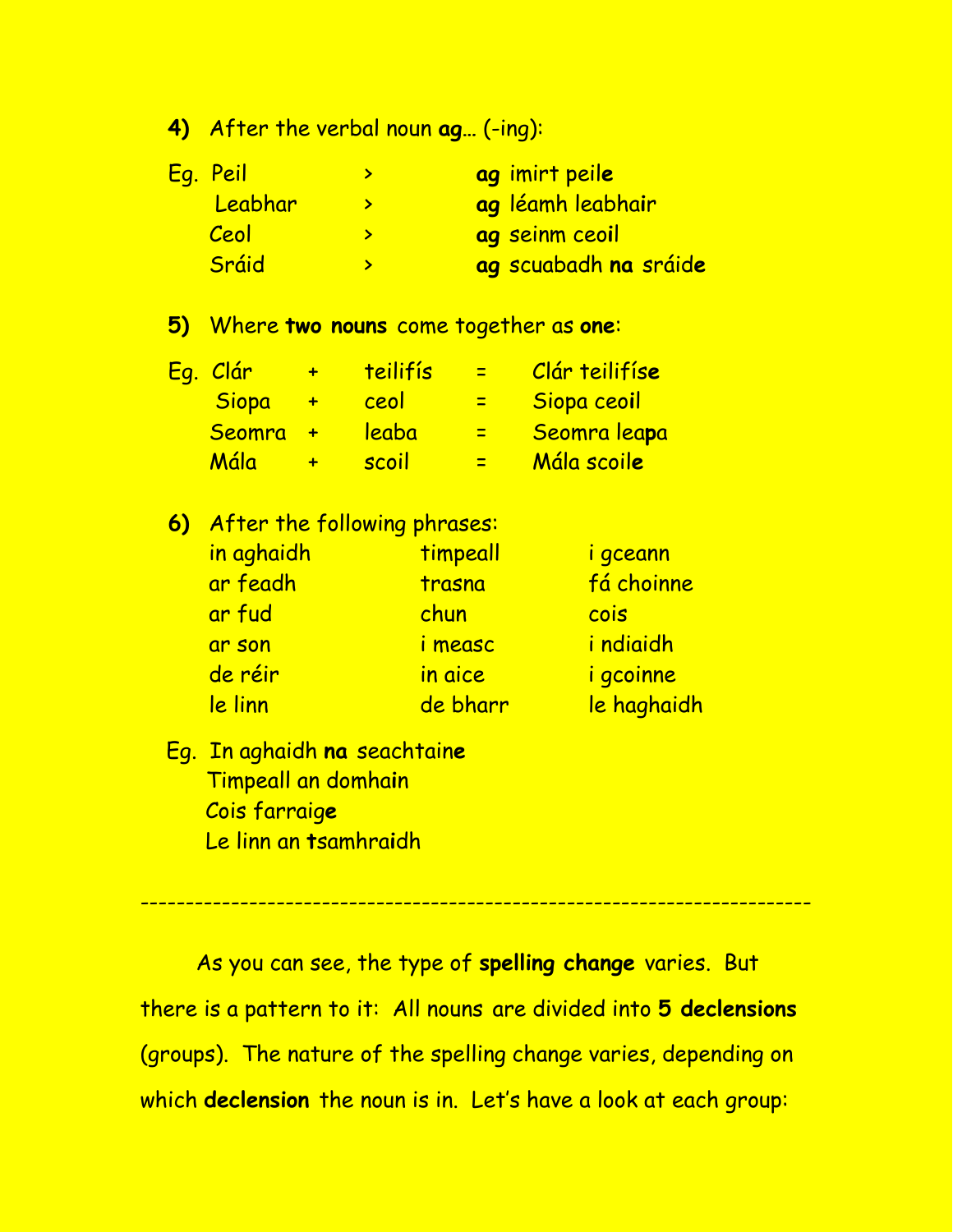1<sup>st</sup> Declension: All nouns in this group are masculine, and they end in a **broad** consonant.

- add a h where possible.
- make the last consonant slender, by adding an i.
- add a t in front of nouns beginning with s.

| Eg. Cat | dath an chait          |
|---------|------------------------|
| Earrach | <u>lár an earraigh</u> |
| Sagart  | hata an tsagairt       |

## **Ceacht 1:**

Write out these phrases, following the pattern above -

Eg. Blas + milseán = blas an mhilseáin

- 1) ainm + bád = ainm an bháid
- 2) bun + leathanach = bun an leathanaigh

3) os comhair +séipéal = os comhair an tséipéil

- 4) ag múchadh + solas = ag múchadh an tsolais
- 5) oifig + rialtas = oifig an rialtais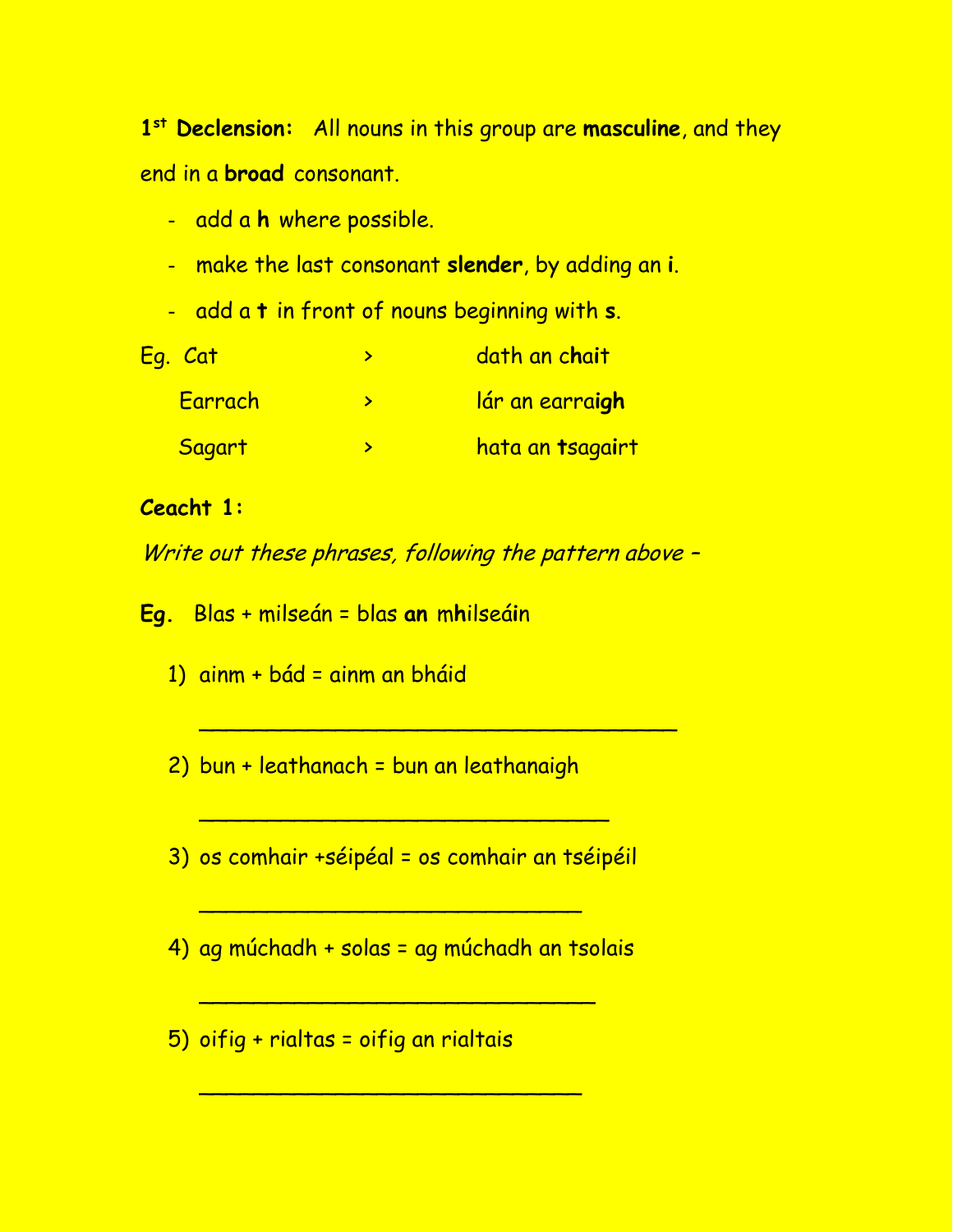6) brú + saol = brú an tsaoil

7) hata + oifigeach = hata an oifigigh

8) easpa + airgead = easpa airgid

9) áthas + domhan = áthas an domhain

10) cuma + bás = cuma an bháis

2<sup>nd</sup> Declension: All nouns in this group are feminine (except teach, sliabh, and im). This group includes many countries and languages. It also features nouns that end in lann

- change the article an to na.
- nouns should end in either e or í.

| Eg. Fraincis | ag foghlaim Fraincise    |
|--------------|--------------------------|
| Báisteach    | <b>ag</b> cur báistí     |
| Pictiúrlann  | ar chúl na pictiúrlainne |

## Ceacht 2:

Write out these phrases, following the pattern above -